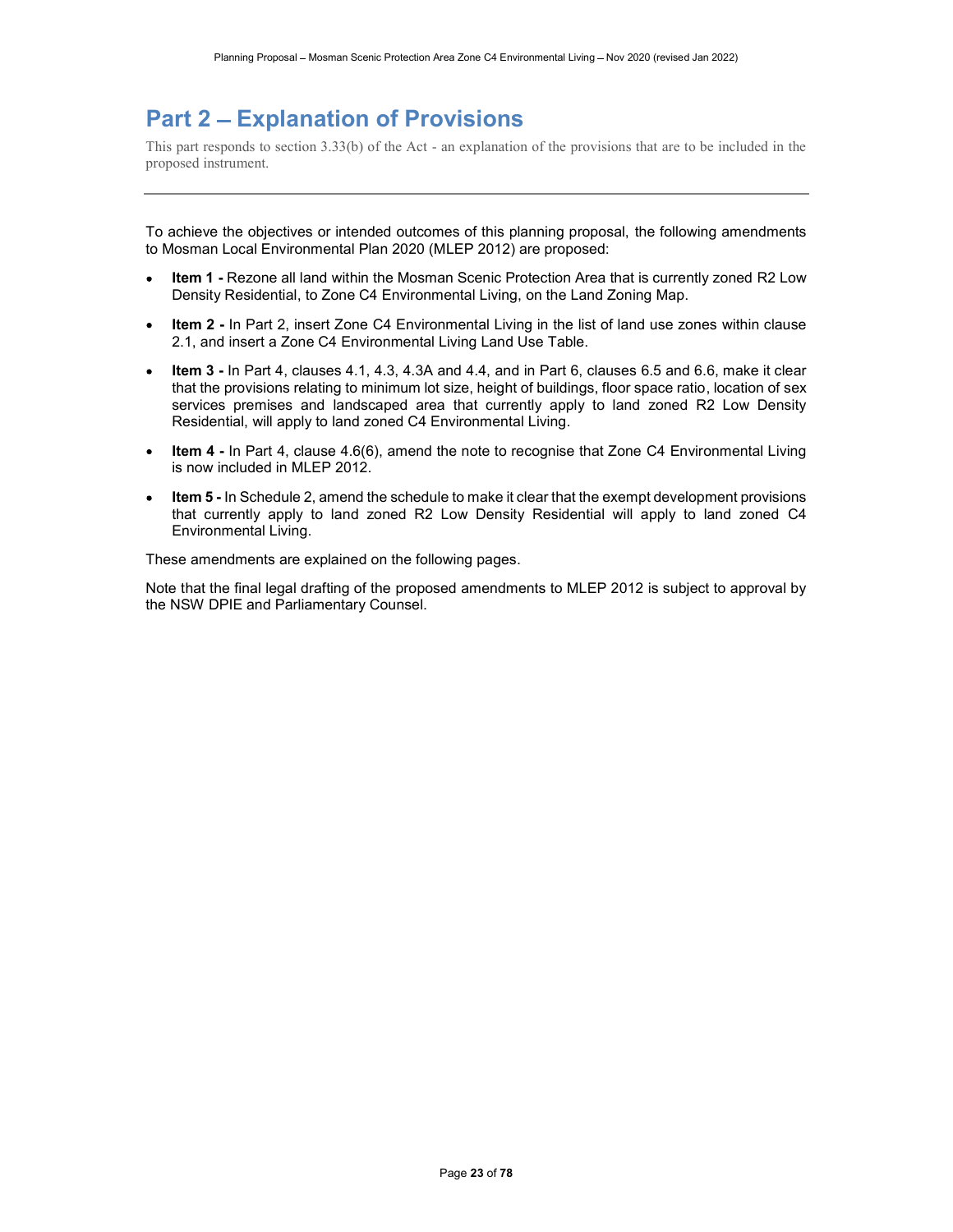# Item 1 - Rezone all land within the Mosman Scenic Protection Area that is currently zoned R2 Low Density Residential, to Zone C4 Environmental Living, on the Land Zoning Map.

The Zoning Map within MLEP 2012 is the means to identify the land use zone applicable to land within the Mosman local government area.

The Planning Proposal will rezone all land within the Scenic Protection Area from R2 to C4, maintaining the land for low-density residential use and recognising its special aesthetic value. Where the Scenic Protection Area boundary cuts across a lot, the entirety of the lot will be rezoned to C4 if around 50% or more of the lot is within the MSPA\*, consistent with best planning practice to avoid split zones. In total, around 2,418 lots will be rezoned. Local roads adjacent to such lots will also be rezoned consistent with NSW planning guidelines. (\*This follows a revision made to the Planning Proposal in January 2022. Refer to notes on pages 2-4.)

The Scenic Protection Area boundary is at the 60 metre contour line, established as the benchmark for significant views to and from Sydney and Middle Harbours. This boundary is given effect by clause 6.4 Scenic Protection of MLEP 2012.

The current MLEP 2012 zoning map is included in **Attachment F** to this planning proposal. The proposed amendments to the LEP Zoning Map are included in Attachment G.

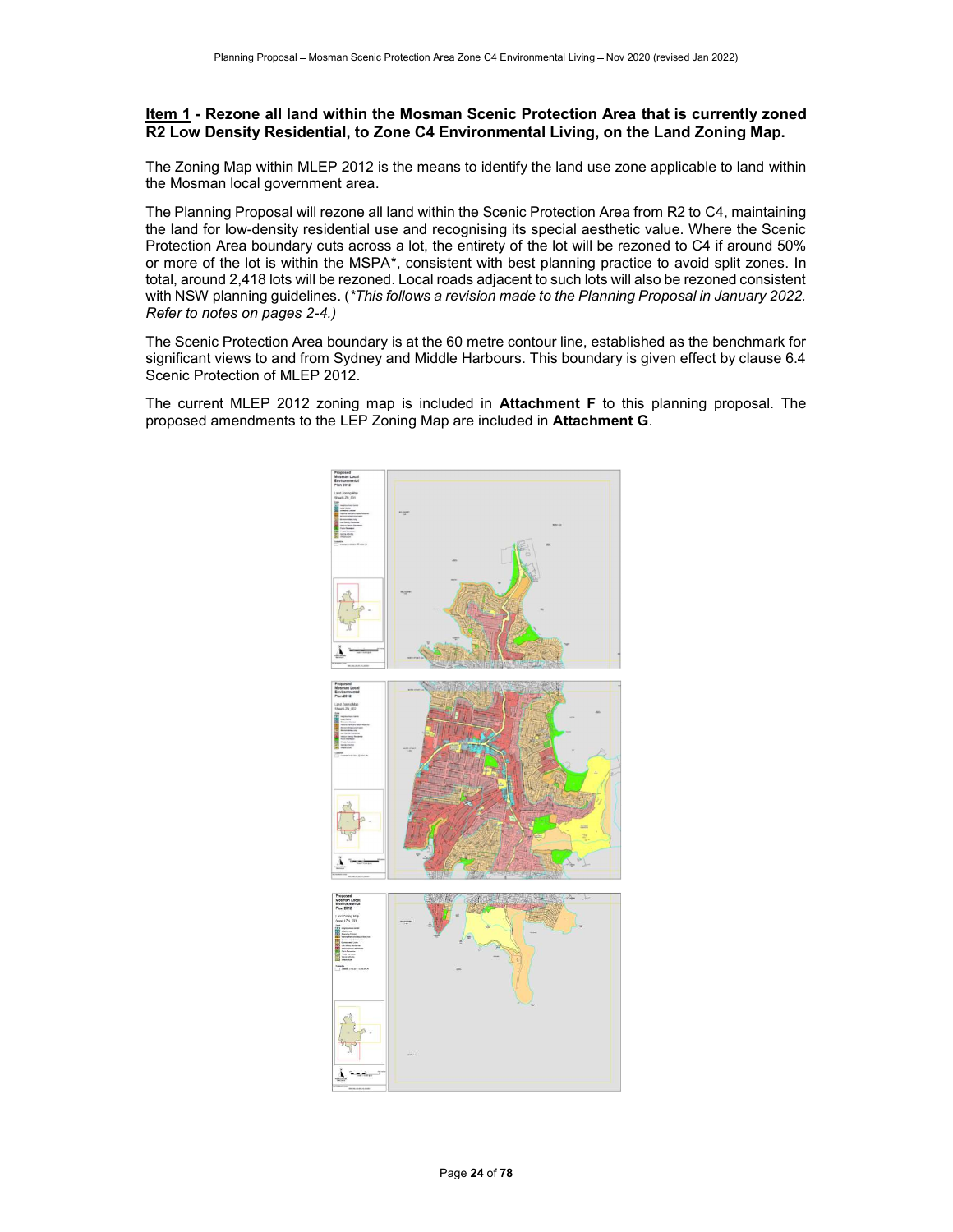# Item 2 – In Part 2, insert Zone C4 Environmental Living in the list of land use zones within clause 2.1, and insert a Zone C4 Environmental Living Land Use Table.

Clause 2.1 lists the applicable land use zones under MLEP 2012. As a result of the proposed rezoning, the new zone C4 Environmental Living must be included within this list. The following is an extract from MLEP 2012. The amendment to clause 2.1 is shown in red.

2.1 Land use zones

The land use zones under this Plan are as follows

Residential Zones R2 Low Density Residential R3 Medium Density Residential

Business Zones B1 Neighbourhood Centre B2 Local Centre B6 Enterprise Corridor

Special Purpose Zones SP1 Special Activities SP2 Infrastructure

Recreation Zones RE1 Public Recreation RE2 Private Recreation

Environment Protection Zones

E1 National Parks and Nature Reserves E2 Environmental Conservation

C4 Environmental Living

A land use table must be included in MLEP 2012 for each zone applied to land in Mosman. It sets out the objectives of the zone, the land uses that are permissible with or without consent in the zone, and those that are prohibited.

The land use table proposed for Zone C4 Environmental Living to be included in MLEP 2012 is outlined below, shown in red. It includes both mandated (that is, content that must be included for the zone, as required by the NSW Government Standard Instrument - Principal Local Environmental Plan - shown underlined below) and local content (that is, content that has been included by Council to reflect the existing and desired character of the land).

The objectives, permitted and prohibited land uses for the C4 zone are the same as those for the R2 zone currently in MLEP 2012, with a few minor exceptions. This is explained in a comparison table in Attachment H.

## Zone C4 Environmental Living

## 1 Objectives of zone

- To provide for low-impact residential development in areas with special ecological, scientific or aesthetic values.
- To ensure that residential development does not have an adverse effect on those values.
- To retain the single dwelling character of the environmentally sensitive residential areas of Mosman.
- To maintain the general dominance of landscape over built form, particularly on harbour foreshores.
- To ensure that sites are of sufficient size to provide for buildings, vehicular and pedestrian access, landscaping and retention of natural topographical features.
- To ensure that development is of a height and scale that seeks to achieve the desired future character.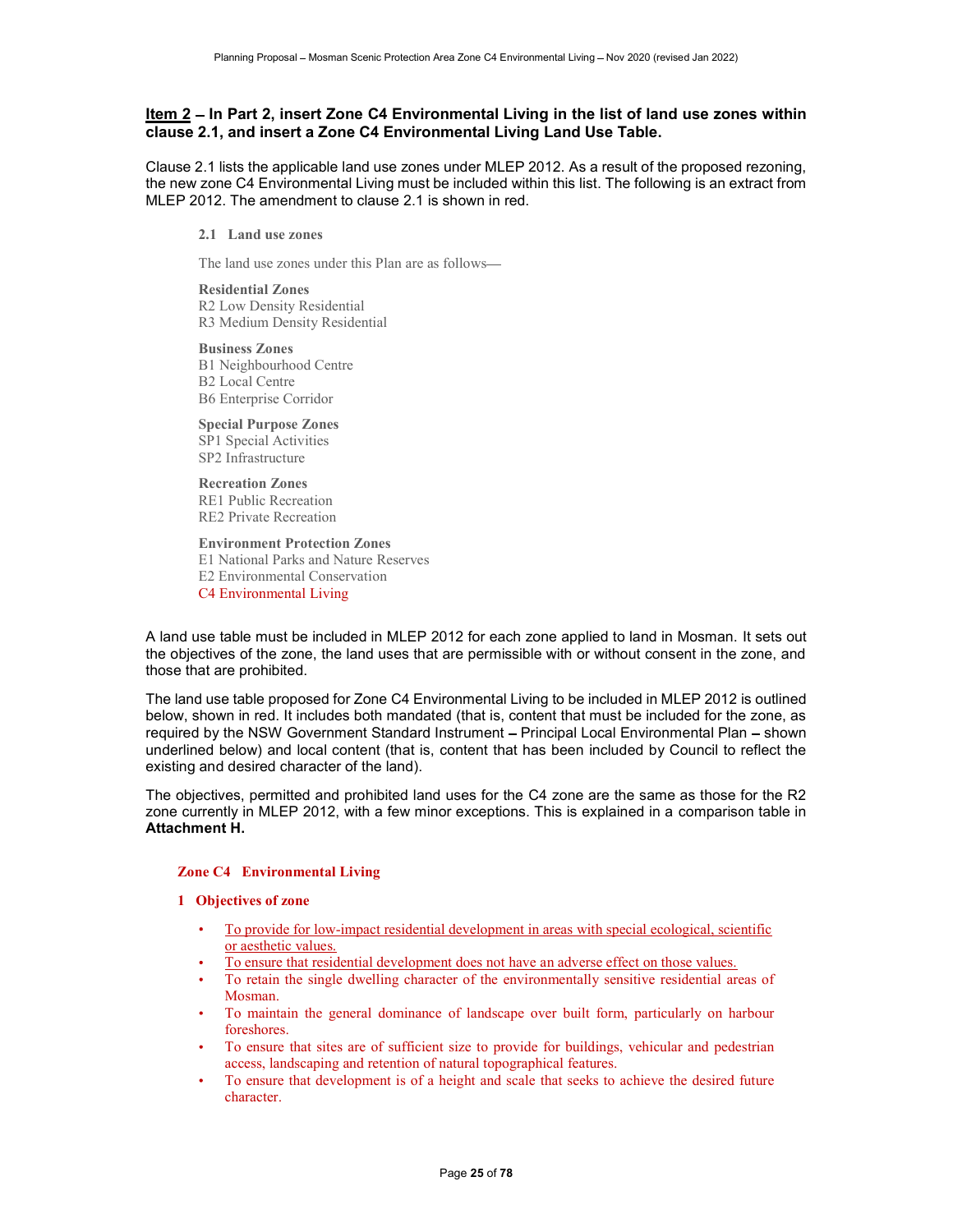- To encourage residential development that maintains or enhances local amenity and, in  $\bullet$ particular, public and private views.
- To minimise the adverse effects of bulk and scale of buildings.  $\bullet$

### 2 Permitted without consent

Home occupations

### 3 Permitted with consent

Bed and breakfast accommodation; Boarding houses; Centre-based child care facilities; Community facilities; Dwelling houses; Group homes; Home businesses; Oyster aquaculture; Places of public worship; Pond-based aquaculture; Recreation areas; Respite day care centres; Roads; Secondary dwellings; Semi-detached dwellings; Tank-based aquaculture

#### 4 Prohibited

Industries; Service stations; Warehouse or distribution centres; Any other development not specified in item 2 or 3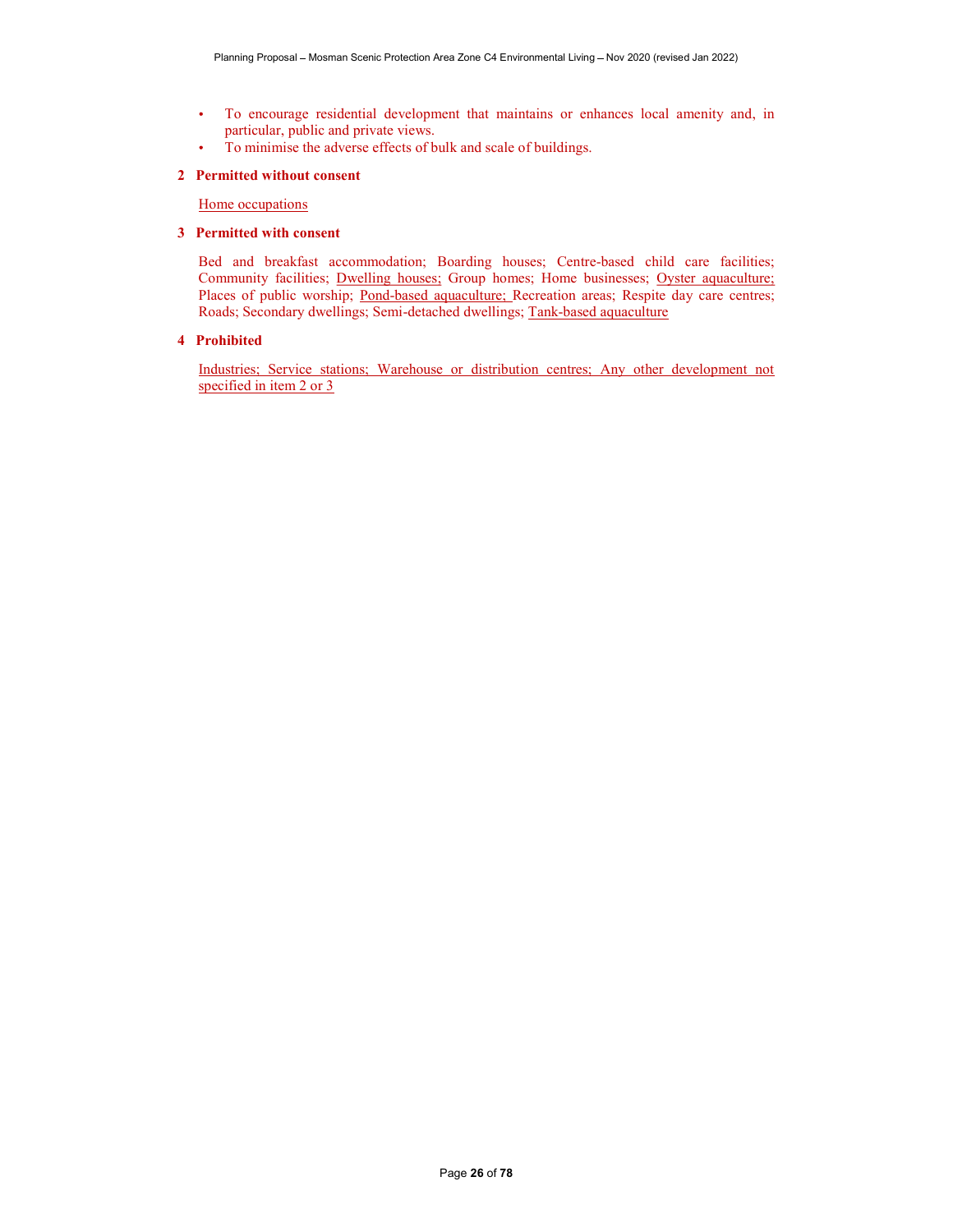# Item 3 - In Part 4, clauses 4.1, 4.3, 4.3A and 4.4, and in Part 6, clauses 6.5 and 6.6, make it clear that the provisions relating to minimum lot size, height of buildings, floor space ratio, location of sex services premises and landscaped area that currently apply to land zoned R2 Low Density Residential, will apply to land zoned C4 Environmental Living.

These clauses in MLEP 2012 currently apply to land zoned R2 Low Density Residential, and reference Zone R2 or the term 'residential zones' within the clause. With the change to Zone C4 Environmental Living, these clauses need to be amended to make it clear that the objectives, development standards and/or controls that currently apply to the land, will continue to apply to the land under the new land zoning. No change to the actual development standards or planning controls is proposed.

The proposed amendments to these clause is shown in red on the following pages.

## 4.1 Minimum subdivision lot size

- (1) The objectives of this clause are as follows
	- (a) to retain the pattern of subdivision in residential zones Zone R2 Low Density Residential, Zone R3 Medium Density Residential and Zone C4 Environmental Living while allowing infill development of smaller lots in some areas,
	- (b) to ensure lots have a minimum size that is sufficient to provide useable area for building and landscaping,
	- (c) to require larger lots along the foreshore or where the topography or other natural features of a site limit its subdivision potential,
	- (d) to provide small lot subdivision in some zones as an alternative to redevelopment for the purpose of multi dwelling housing and the like to ensure the retention of the existing dwelling stock and the amenity of the area.
- (2) This clause applies to a subdivision of any land shown on the Lot Size Map that requires development consent and that is carried out after the commencement of this Plan.
- (3) The size of any lot resulting from a subdivision of land to which this clause applies is not to be less than the minimum size shown on the Lot Size Map in relation to that land.
- (4) This clause does not apply in relation to the subdivision of any land
	- (a) by the registration of a strata plan or strata plan of subdivision under the Strata Schemes Development Act 2015, or
	-
- (b) by any kind of subdivision under the *Community Land Development Act 1989*.<br>(4A) For the purpose of calculating the size of a battle-axe lot, the area of the access handle is excluded.

## 4.3 Height of buildings

- (1) The objectives of this clause are as follows
	- (a) for development on land in Zone R2 Low Density Residential,  $\overline{or}$  Zone R3 Medium Density Residential or Zone C4 Environmental Living
		- (i) to share public and private views, and
		- (ii) to minimise the visual impact of buildings particularly when viewed from the harbour and surrounding foreshores, and
		- (iii) to ensure that buildings are compatible with the desired future character of the area in terms of building height and roof form, and
		- (iv) to minimise the adverse effects of bulk and scale of buildings,
	- (b) for development on land in Zone B1 Neighbourhood Centre, Zone B2 Local Centre or Zone B6 Enterprise Corridor
		- (i) to ensure that buildings are compatible with the desired future character of the area in terms of building height and roof form and will produce a cohesive streetscape, and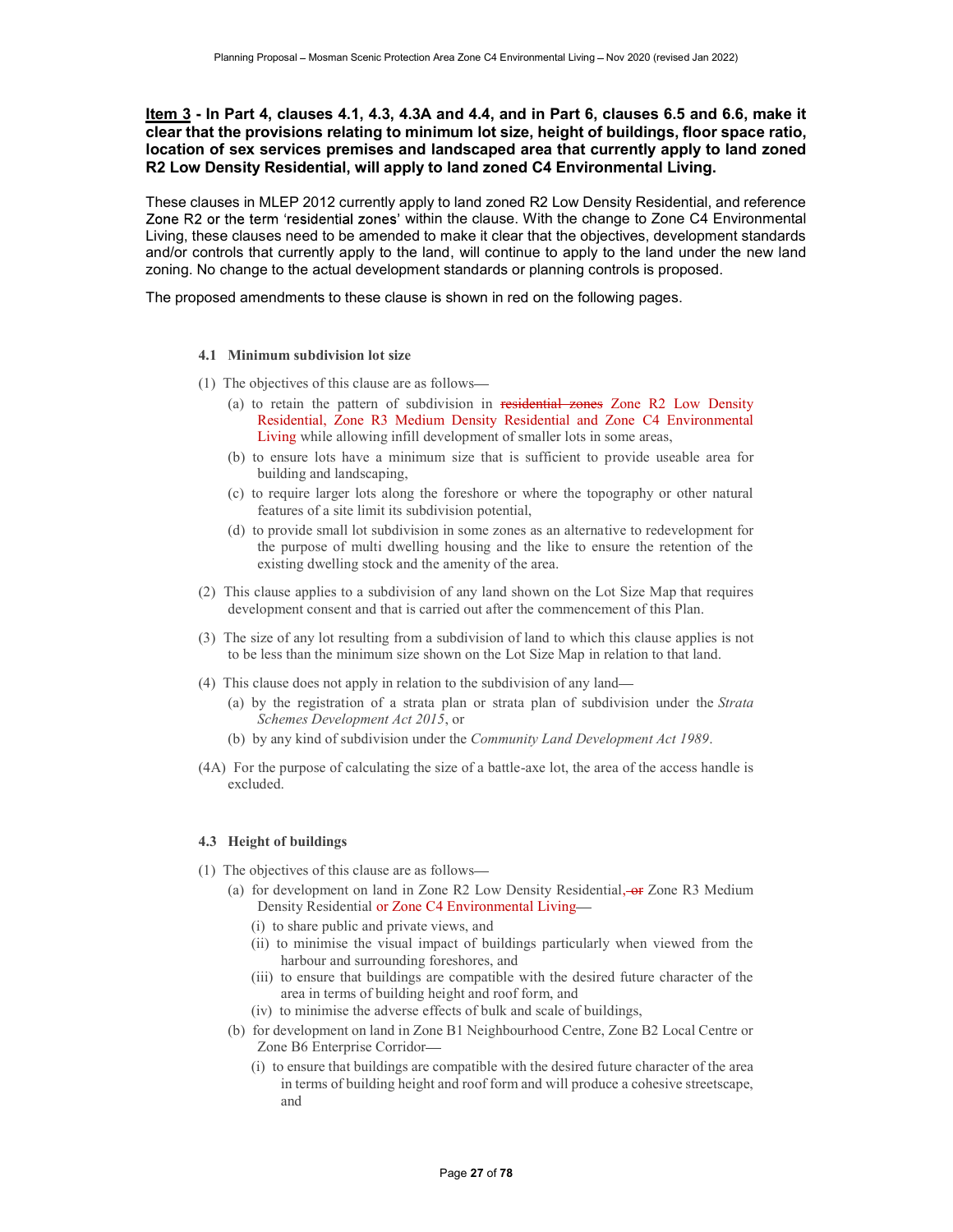- (ii) to provide opportunities for buildings of a greater height than existing development in suitable locations to achieve the Council's residential strategy and provide opportunities for economic growth.
- (2) The height of a building on any land is not to exceed the maximum height shown for the land on the Height of Buildings Map.

#### 4.3A Height of buildings (additional provisions)

- (1) This clause applies to all land in a residential zone Zone R2 Low Density Residential, Zone R3 Medium Density Residential or Zone C4 Environmental Living to which a maximum building height of 8.5 metres applies as shown on the Height of Buildings Map.
- (2) The consent authority may refuse development consent for the erection of a building on land to which this clause applies if the building has more than two storeys above ground level (existing).
- (3) However, the consent authority may grant development consent for an additional storey in the foundation space of an existing building on land to which this clause applies if the consent authority is satisfied that the building height and bulk is of an appropriate form and scale.
- (4) A building on land to which this clause applies must not have a wall height, at any point of the building (other than at a chimney, gable end or dormer window), that exceeds 7.2 metres.
- (5) In this clause
	- dormer window means a window in the roof plane that measures no more than 25% of the width of the roof in that plane.
	- wall height means the vertical distance between the ground level (existing) and the underside of the eaves at the wall line, parapet or flat roof, whichever is the highest.

#### 4.4 Floor space ratio

- (1) The objectives of this clause are as follows
	- (a) for development on land in Zone R2 Low Density Residential,  $\Theta$  Zone R3 Medium Density Residential or Zone C4 Environmental Living
		- (i) to ensure that buildings are compatible with the desired future character of the area in terms of building bulk and scale, and
		- (ii) to provide a suitable balance between landscaping and built form, and
		- (iii) to minimise the adverse effects of bulk and scale of buildings,
		- (iv) to limit excavation of sites and retain natural ground levels for the purpose of landscaping and containing urban run-off,
	- (b) for development on land in Zone B1 Neighbourhood Centre, Zone B2 Local Centre or Zone B6 Enterprise Corridor, to ensure that buildings are compatible with the desired future character of the area in terms of building bulk and scale,
	- (c) for development on land in Zone B2 Local Centre or Zone B6 Enterprise Corridor, to provide opportunities for buildings of a greater scale than existing development in suitable locations to achieve the Council's residential strategy and provide opportunities for economic growth.
- (2) The maximum floor space ratio for a building on any land is not to exceed the floor space ratio shown for the land on the Floor Space Ratio Map.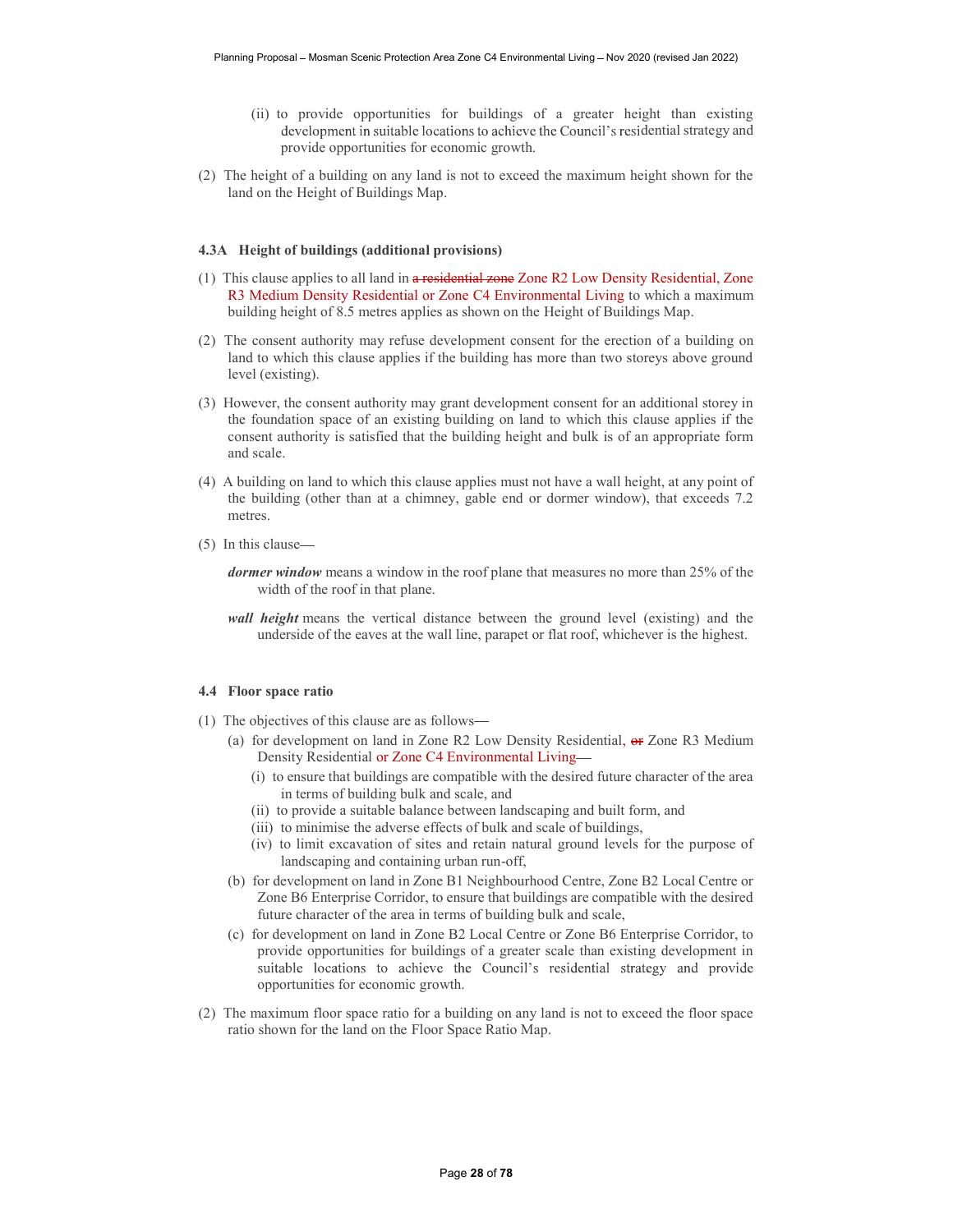#### 6.5 Location of sex services premises

- (1) The objective of this clause is to minimise land use conflicts and adverse amenity impacts by providing a reasonable level of separation between sex services premises, specified land uses and places regularly frequented by children.
- (2) In deciding whether to grant development consent to development for the purposes of sex services premises, the consent authority must consider the following
	- (a) whether the premises will be located on land that adjoins, is directly opposite or is separated only by a local road from land
		- (i) in Zone R2 Low Density Residential, Zone R3 Medium Density Residential, Zone C4 Environmental Living or Zone RE1 Public Recreation, or
		- (ii) used for the purposes of a centre-based child care facility, a community facility, a school or a place of public worship,
	- (b) the impact the proposed development and its hours of operation would have on any place likely to be regularly frequented by children
		- (i) that adjoins the proposed development, or
		- (ii) that can be viewed from the proposed development, or
		- (iii) from which a person can view the proposed development.
- (3) If the sex services premises are proposed to be located in a building that contains one or more dwellings, development consent must not be granted to development for the purpose of sex services premises unless the sex services premises can only be accessed by a separate street entrance that does not provide access to the rest of the building.

### 6.6 Landscaped areas

- (1) The objectives of this clause are as follows
	- (a) to have the landscape and townscape area character of Mosman's residential areas maintained and enhanced by requiring landscaping of sites in conjunction with other development,
	- (b) to have a general visual dominance of landscape over buildings maintained, particularly on harbour foreshores, while recognising the difficulty of achieving this on small lots where there are existing buildings such as semi-detached dwellings,
	- (c) to have adequate and usable ground level open space for recreation, landscaping and containing urban run-off.
- (2) This clause applies to land in Zone R2 Low Density Residential, or Zone R3 Medium Density Residential or Zone C4 Environmental Living.<br>
(3) The consent authority may refuse to grant development consent to development involving
- the erection of a building unless at least the following minimum landscaped area of a site (as a percentage of the site area) is provided for the development
	- (a) for development resulting in one dwelling per lot or for a non-residential building
		- (i) 25%, if the site area is less than  $400m^2$ ,
		- (i) 25%, if the site area is less than  $400m^2$ ,<br>(ii) 30%, if the site area is at least  $400m^2$  but less than  $500m^2$ , (ii) 30%, if the site area is at least  $400m^2$  but less than  $500m^2$ ,<br>(iii) 35%, if the site area is at least  $500m^2$  but less than  $650m^2$ ,
		- (iii) 35%, if the site area is at least 500m<sup>2</sup> but less than 650m<sup>2</sup>,<br>(iv) 40%, if the site area is at least 650m<sup>2</sup> but less than 750m<sup>2</sup>,<br>(v) 45%, if the site area is at least 750m<sup>2</sup> but less than 900m<sup>2</sup>,
		-
		- (v) 45%, if the site area is at least  $750m^2$  but less than  $900m^2$ , (vi) 50%, if the site area is at least  $900m^2$ ,
		-
	- (vi) 50%, if the site area is at least  $900m^2$ ,<br>(b) for development resulting in more than one dwelling per lot—
		- (i) 50%, for land identified on the Floor Space Ratio Map as having a maximum floor space ratio of 0.6:1 or less,
		- (ii) 40%, for land identified on the Floor Space Ratio Map as having a maximum floor space ratio greater than 0.6:1.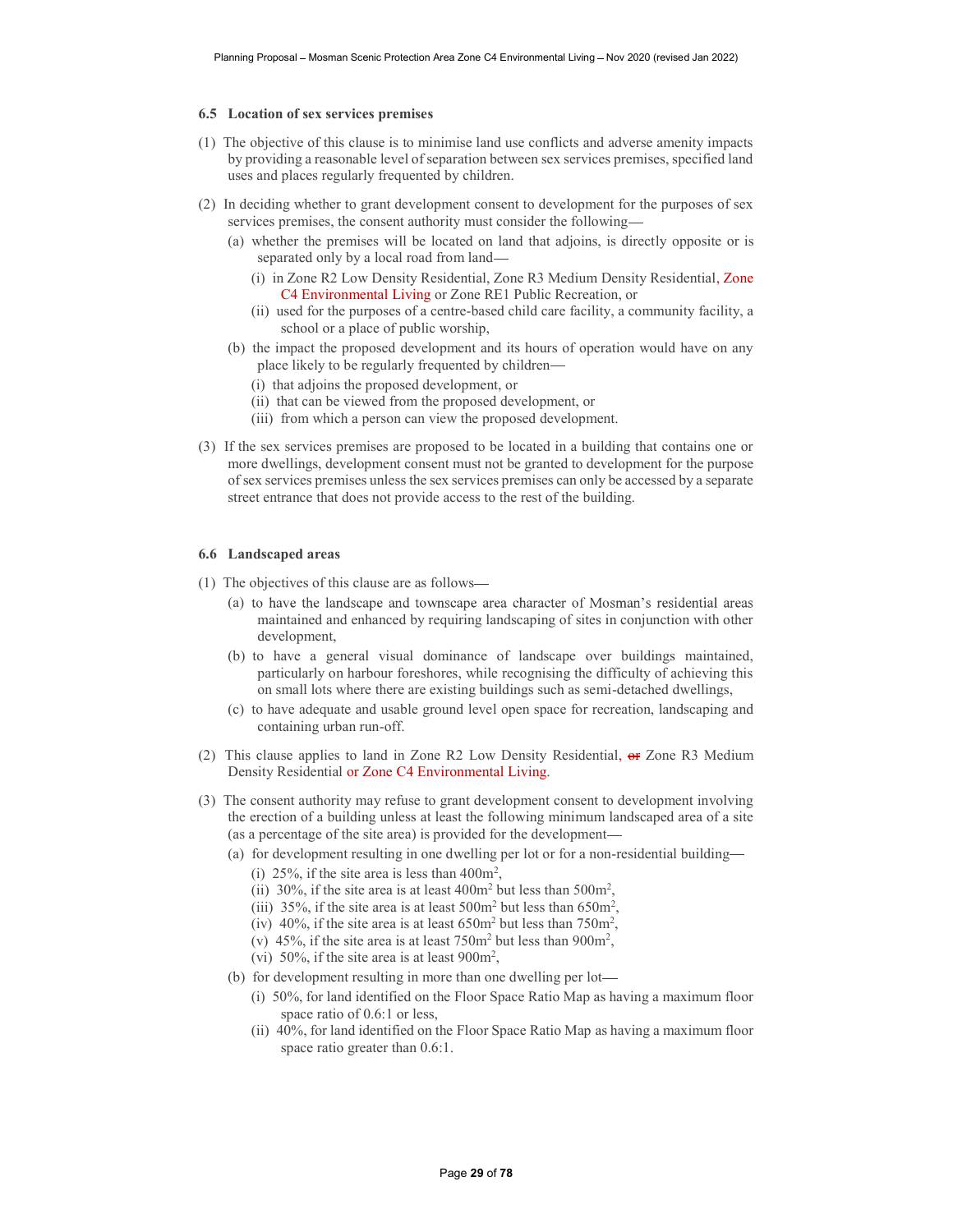# Item 4 - In Part 4, clause 4.6(6), amend the note to recognise that Zone C4 Environmental Living is now included in MLEP 2012.

Clause 4.6 is a mandated clause within MLEP 2012. It sets out provisions to provide an appropriate degree of flexibility in applying certain development standards to particular development.

Subclause (6) applies only to certain zones. The note to the subclause identifies those zones to which the clause applies that are not included within MLEP 2012, that is, the zones do not exist in Mosman. With the rezoning of land to Zone C4, the note to the clause must be amended to omit reference to this zone. The proposed amendment to the clause is shown in red below.

## 4.6 Exceptions to development standards

- (6) Development consent must not be granted under this clause for a subdivision of land in Zone RU1 Primary Production, Zone RU2 Rural Landscape, Zone RU3 Forestry, Zone RU4 Primary Production Small Lots, Zone RU6 Transition, Zone R5 Large Lot Residential, Zone E2 Environmental Conservation, Zone E3 Environmental Management or Zone C4 Environmental Living if
	- (a) the subdivision will result in 2 or more lots of less than the minimum area specified for such lots by a development standard, or
	- (b) the subdivision will result in at least one lot that is less than 90% of the minimum area specified for such a lot by a development standard.

Note-When this Plan was made it did not include Zone RU1 Primary Production, Zone RU2 Rural Landscape, Zone RU3 Forestry, Zone RU4 Primary Production Small Lots, Zone RU6 Transition, Zone R5 Large Lot Residential, or Zone E3 Environmental Management or Zone C4 Environmental Living.